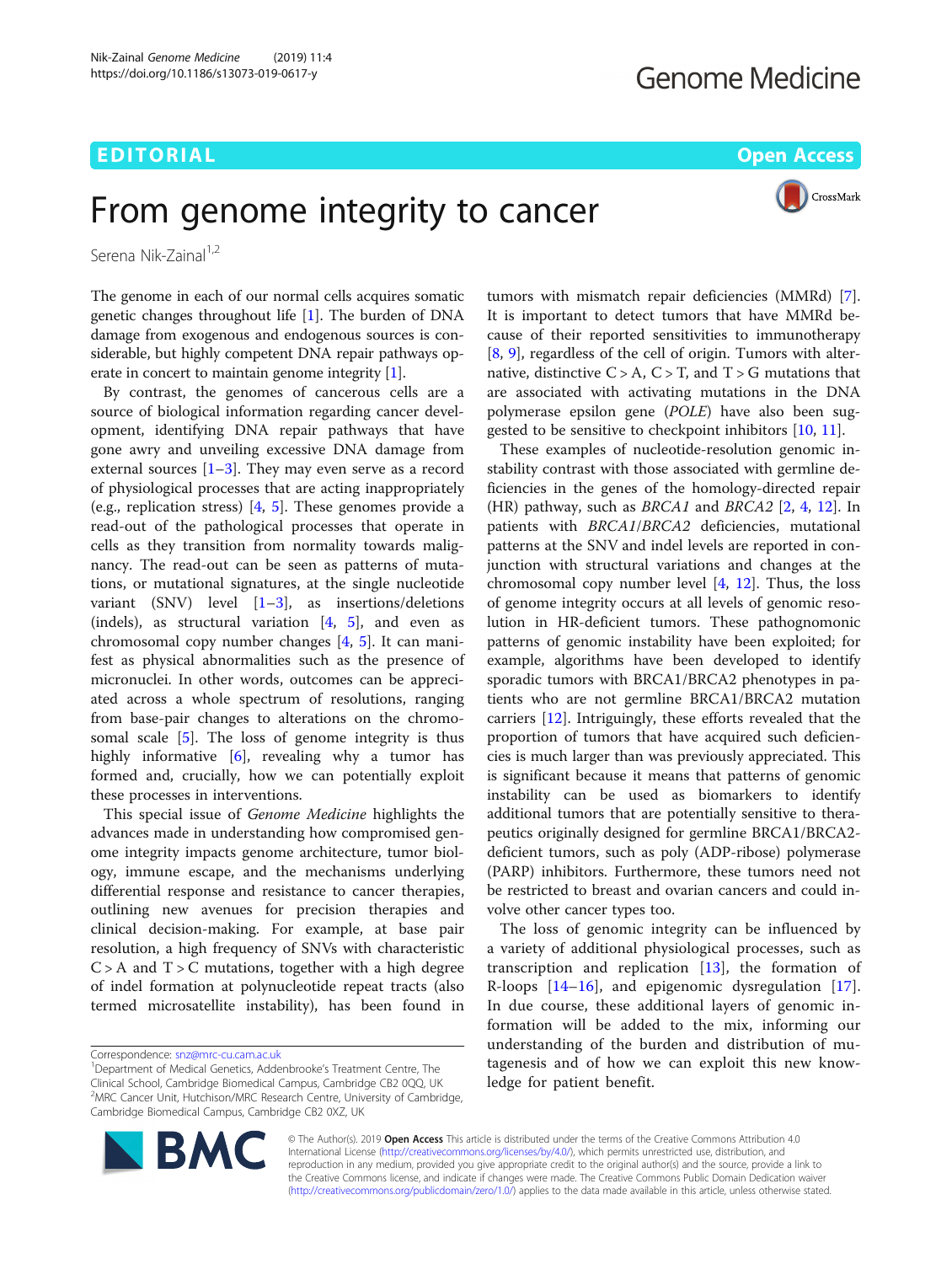A critical feature of cells that have on-going genomic instability is the higher likelihood that new and potentially therapy-resistant clones will be generated. In this special issue, we read how loss of Jun promotes resistance to the histone deacetylase inhibitor entinostat in luminal breast cancer through Myc signaling. Entinostat is in phase III trials for patients with metastatic estrogen-receptor-positive breast cancer, and thus Jun and MYC may represent biomarkers of entinostat responsiveness in breast cancer [\[18](#page-2-0)]. Evolvability can arise through the disruption of critical genes or pathways, or through the development of properties that permit cells to escape immune-surveillance [\[19](#page-2-0)] and thus promote immune evasion. This area of research has already shown considerable promise, and much work has gone into exploring genomic instability and how it affects evolvability following therapeutic intervention [\[20](#page-2-0), [21](#page-2-0)].

One area that remains poorly studied is whether there are patterns of genomic instability that distinguish normal cells from cancer cells. Until recently, much of the analysis of mutational patterns has been focused on cancers that have arisen from some common ancestor and thus are clonal in origin. The ability to study the genomic integrity of single cells has been restricted to copy number variation because of the limitations of the relevant technology. In due course, patterns of genomic instability that are perfectly well tolerated in normal cells may be revealed. By contrast, there may be typical forms of loss of genomic integrity that are associated with malignancy or even with poor treatment response and prognosis outcome.

Finally, to tolerate the high burden of mutagenesis, tumors have developed intrinsic properties that permit enduring survival, which are undoubtedly molded by the tumor microenvironment and the patient's immune response [[22\]](#page-2-0). Human cancers may thus be addicted to features such as checkpoint bypass or may be dependent on alternative components of DNA repair for their survival. These features, however, make cancer cells selectively targetable for therapeutic intervention. The principle of synthetic lethality is predicated on this very point: tumor cells that are null for error-free HR repair are wholly dependent on alternative ways of fixing single-strand breaks. PARP inhibition exploits this point, so that tumor cells are selectively sensitive to PARP-inhibiting drugs and consequently better tolerated in patients. Other synthetic lethality relationships may well exist and remain to be discovered and exploited for the development of new drugs. Using synthetic lethality screening, Bernards and colleagues [[23\]](#page-2-0) show that the unfolded protein response pathway may serve as a new potential target for drug-resistant KRAS-mutant colorectal cancers.

The loss of genome integrity, if producing a characteristic pattern, could be used as a marker for prognosis or as a read-out for the stratification of cancer patients. In fact, such patterns could be used even in the absence of an identified genetic or epigenetic driver. In other words, using patterns of loss of genomic integrity could serve as an additional tool in the tool box of diagnostic clinical genomics. We can look forward to a future when a patient's treatment will be informed by the biological abnormalities that are present in their tumor, based on the general patterns of loss of genomic integrity and not simply on a binary decision of whether a driver mutation is present or not. The profiling of circulating tumor DNA (ctDNA) is becoming increasingly important in clinical oncology, with ctDNA profiling methods being developed and applied in the patient setting for monitoring disease [\[24\]](#page-2-0) and for capturing the landscape of metastatic disease [[25\]](#page-2-0).

When we have gained a deeper understanding of the factors that are required to maintain genomic integrity and have developed greater insights into the causes and consequences of genomic instability, and of course have validated these ideas within clinical trials, perhaps comprehensive genomics will become an imperceptible part of every patient's diagnostic work-up. Like routine blood screening, a staging computed tomography (CT) scan, or a positron emission tomography (PET) scan, genomics could become an accepted (and even necessary) screening tool that informs patient care.

### Abbreviations

ctDNA: Circulating tumor DNA; HR: Homology-directed repair; indel: Insertion/deletion; MMRd: Mismatch repair deficiency; PARP: Poly (ADPribose) polymerase; SNV: Single nucleotide variant

# Acknowledgements

SNZ would like to acknowledge all members of her team.

#### Funding

SNZ is funded by a CRUK Advanced Clinician Scientist Award (C60100/ A23916) and a CRUK Grand Challenge Award (C60100/A25274).

#### Declarations

SNZ has five patent applications and provides scientific advice, paid or otherwise, for Artios Limited, Astra Zeneca, and the Scottish Genomes Partnership.

# Author's contributions

The author read and approved the final manuscript.

### Competing interests

The author is an inventor on five patent applications. She is also a consultant for Artios Pharma Ltd, Astra Zeneca and the Scottish Genomes Partnership.

# Publisher's Note

Springer Nature remains neutral with regard to jurisdictional claims in published maps and institutional affiliations.